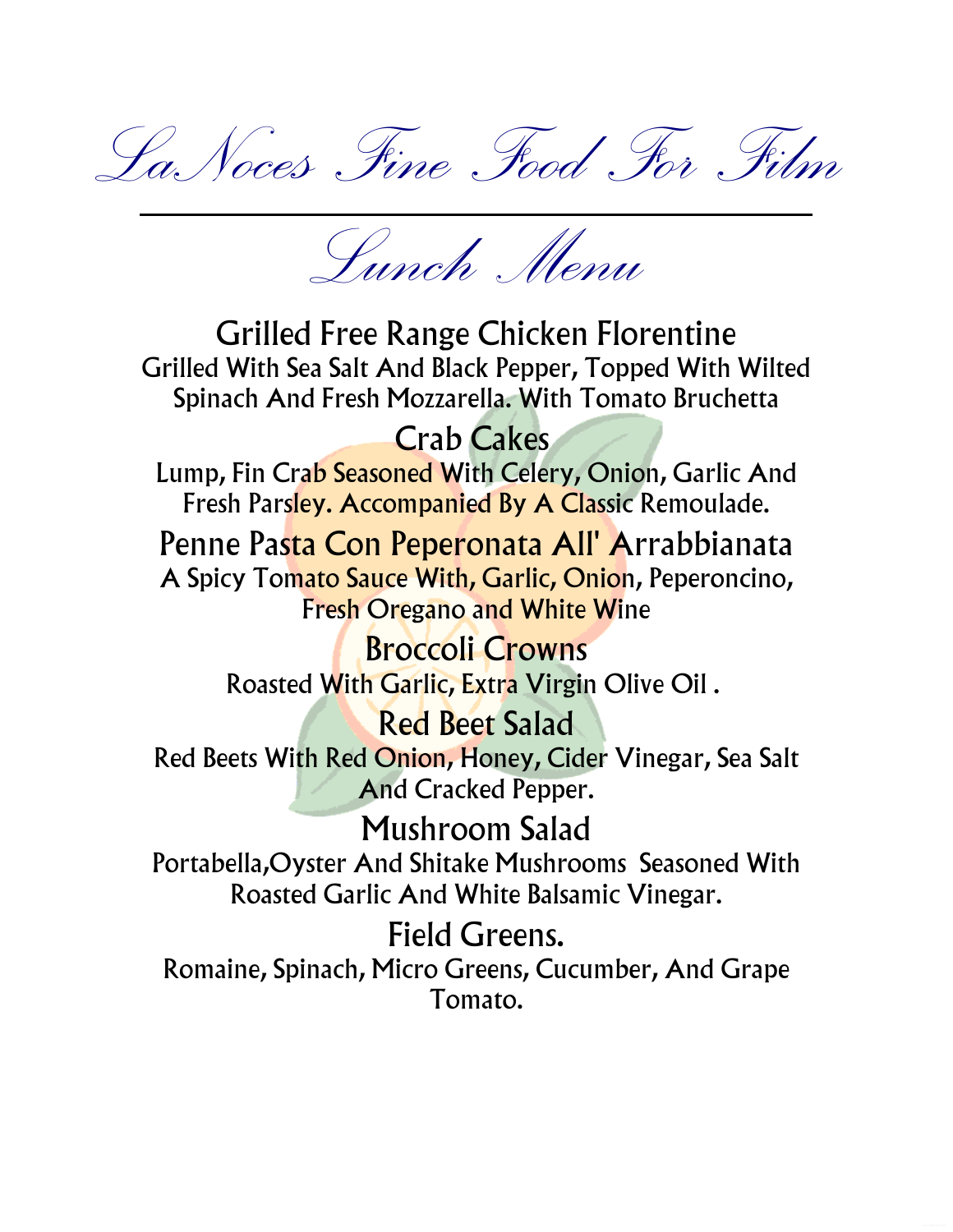LaNoces Fine Food For Film

Lunch Menu

Black Angus Sirloin With Bruschetta. Roasted With A Black Pepper, Sea Salt, Accompanied By A Vine Ripe Tomato, Sweet Onion Salad Seasoned With White Balsamic.

Atlantic Cod Lemon And Old Bay Roasted Cod Filet, Seasoned With Old Bay, Lemon And Pinot Grigio.

Penne Pasta Wild Mushrooms. Porcini, Cremini, Oyster, Shitake Mushrooms, Diced

Tomato,With Garlic, Onion, Basil, Finished With A Touch Of Cream.

**French Beans** Steamed With Garlic, Extra Virgin Olive Oil, Sea Salt And **Cracked Pepper** 

Giardiniera

Pickled Vegetable Salad, Cauliflower, Carrots, Peppers, With Garlic And Spice.

Chic Pea Salad. Garbanzo Beans, Celery, Red Onion, Orange, With Extra Virgin Olive Oil And White Balsamic.

Field Greens. Romaine, Spinach, Micro Greens, Cucumber, And Grape Tomato.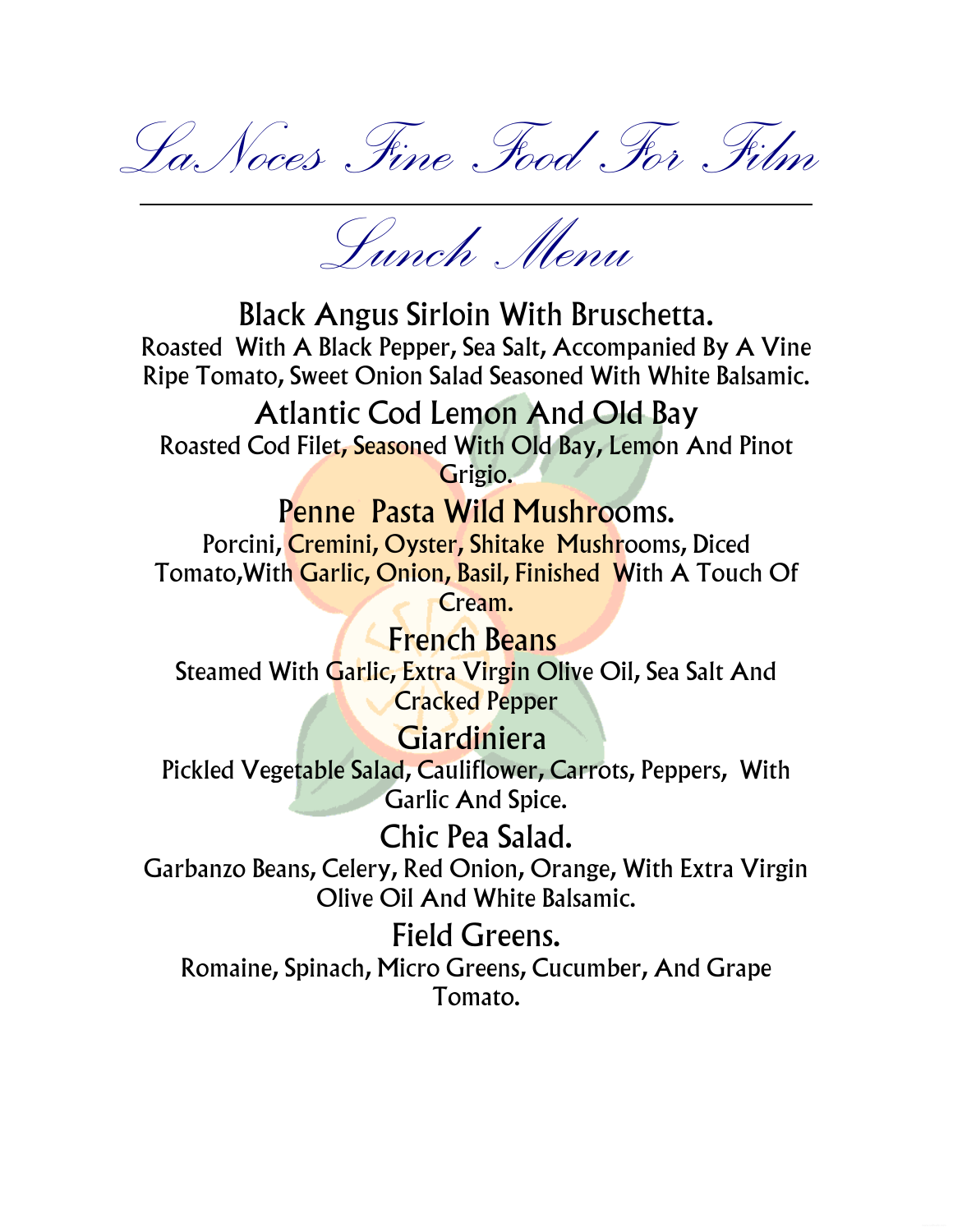LaNoces Fine Food For Film

Lunch Menu

Pork Butt Barbeque Apple Smoked, And Finished With A Guinness BBQ Sauce Norwegian Salmon Filet Roasted With Cajun Spice, And Topped With Mango Salsa. Macaroni And Cheese With Broccoli Elbow Pasta, And Roasted Broccoli With Cheddar Cheese Sauce. Golden Long Island Corn With Maple. Sweet Local Corn Simmered With Maple. Four Bean Salad. Red And White Kidney, Garbanzo, French Beans, Peppers, Onion, Honey Fresh Herbs And Champagne Vinegar. Cole Slaw Picked Green And Red Cabbage, Carrots, House Made Mayonnaise, With Salt Pepper, And Cider Vinegar. Yukon Gold Potato Salad. Yukon Gold Potato,Onion, Celery, With House Made Mayonnaise. Field Greens. Romaine, Spinach, Micro Greens, Cucumber, And Grape

Tomato.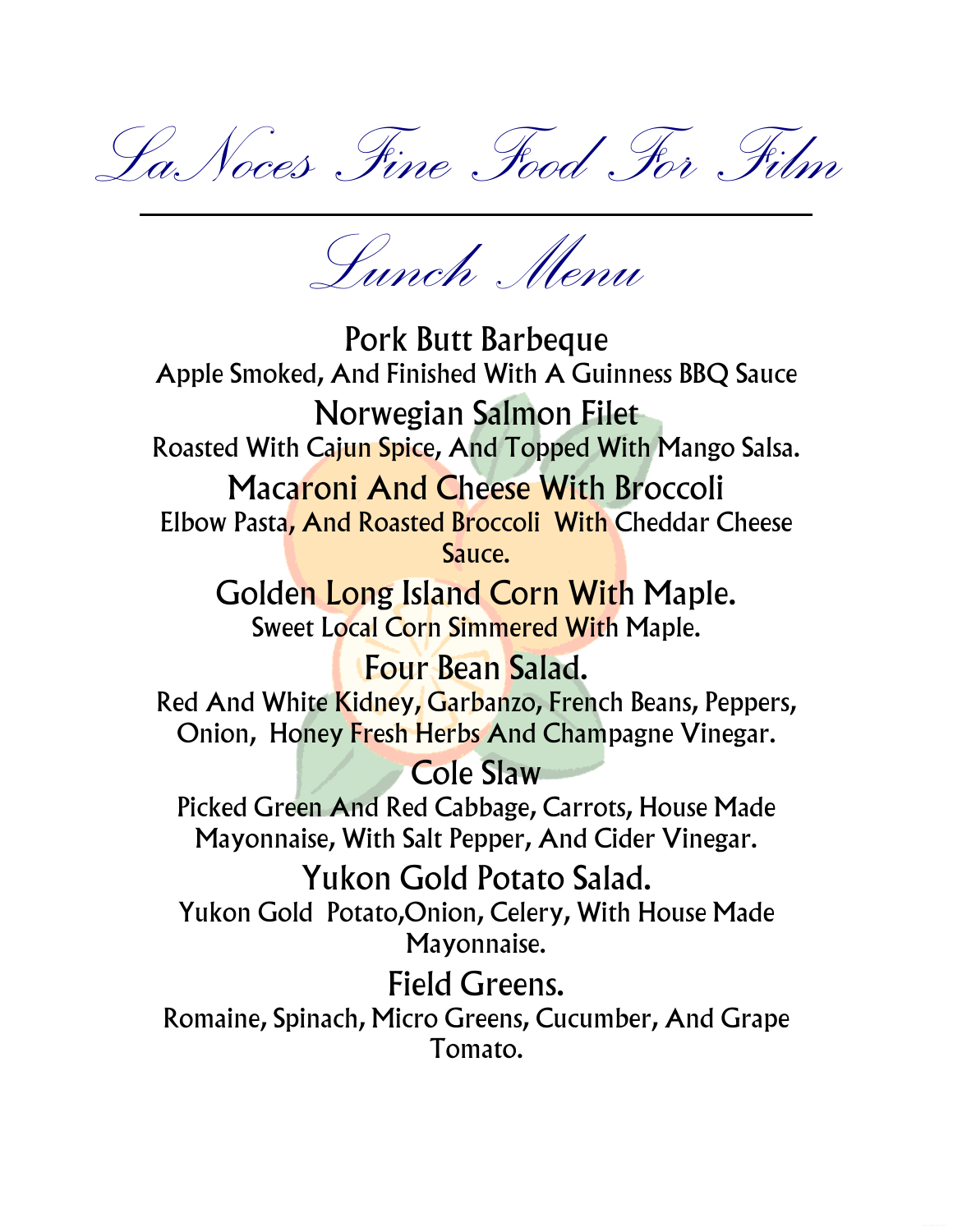LaNoces Fine Food For Film

Lunch Menu

Duck With Soy Honey And Ginger Maple Leaf Duck Breast, Seasoned With Thai Spice, Roasted With A Soy, Honey And Ginger. Ahi Tuna With Watermelon Salsa Grilled With Cajun Spice With A Watermelon Lime Salsa. Orecchiette With Arugula, Gorgonzola Roasted Grape Tomato, Garlic, Olive Oil, Red Pepper Flakes, Gorgonzola Cheese, And Baby Arugula. Asparagus Roasted With Lemon. Pencil Asparagus, Roasted With Garlic, Extra Virgin Olive Oil, And Lemon. Basmati With Tomato And Saffron Simmered With Tomato, Garlic, Shallots,And Saffron. Corn And Tomato Salad. Pan Roasted Corn With Bell Pepper, Sun dried Tomato Seasoned With Honey And White Balsamic Vinegar. Cucumber Salad With Champagne Vinegar. Seeded Cucumber, And Vidalia Onion Tossed With Honey, And Champagne Vinegar. Field Greens. Romaine, Spinach, Micro Greens, Cucumber, And Grape Tomato.